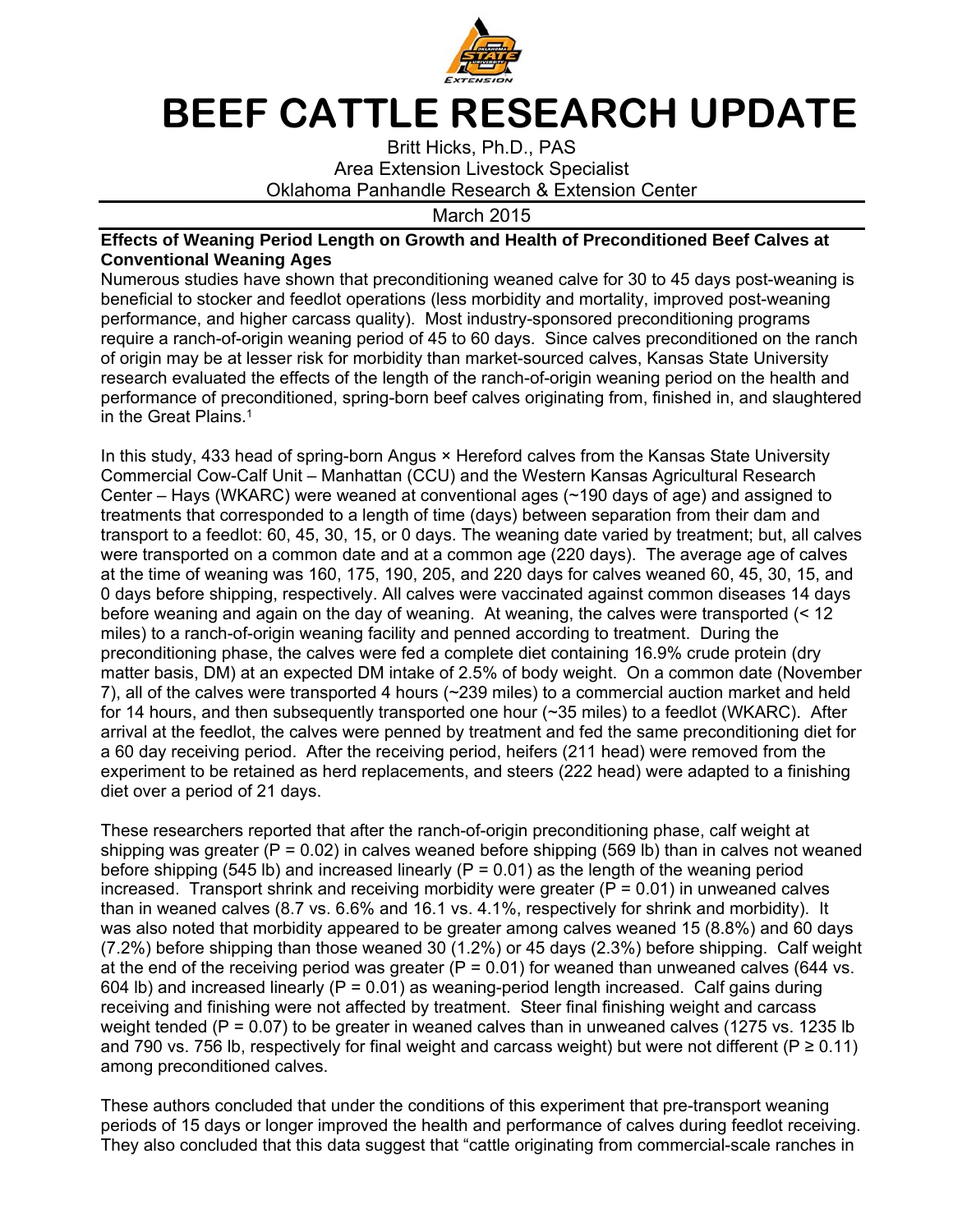the Great Plains that are finished in the Great Plains require a relatively short preconditioning period (~15 days) for optimal health and performance at the feedlot.

## **Effects of Weaning Period Length on Growth and Health of Preconditioned Beef Calves at Early Weaning Ages**

Additional Kansas State University research evaluated the effects of the length of the ranch-of-origin weaning period on the health and performance of early weaned spring-born beef calves originating, finished, and slaughtered in the Great Plains.<sup>2</sup> In this study, 409 head of Angus  $\times$  Hereford calves from CCU and WKARC were weaned early (~130 days of age) and assigned to treatments that corresponded to a length of time (days) between separation from their dam and transport to a feedlot: 0, 15, 30, 45, or 60 days. The weaning date varied by treatment; but, all calves were transported on a common date (August 24) and at a common age (160 days). The average age of calves at the time of weaning was 160, 145, 130, 115, and 100 days for calves weaned 0, 15, 30, 45, and 60 days before shipping, respectively. All other experimental procedures were similar to those used in the previously reviewed experiment. After the receiving period, heifers (216 head) were removed from the experiment and steers (193 head) were adapted to a finishing diet over a period of 21 days.

These researchers reported that after the ranch-of-origin preconditioning phase, calf weight at shipping was not different ( $P = 0.13$ ) in calves weaned before shipping than in calves not weaned before shipping, but shipping weight decreased linearly ( $P = 0.04$ ) as the length of the weaning period increased. These results contrast with those observed in the previously reviewed experiment (conventional weaning ages) in which shipping weight increased as the length of the weaning period increased. These authors speculated that suckling calves in the early weaning study (calves weaned between June 30 and August 9) were on a greater plane of nutrition than calves maintained under drylot conditions and fed a concentrate-based diet. Whereas, in the conventional weaning age study (calves weaned between September 8 and November 7), the suckling calves were likely on a lesser plane of nutrition than calves maintained under drylot conditions and fed a concentratebased diet since Great Plains forage quality declines rapidly in the fall.

During the receiving phase, calves not weaned before shipping tended to gain slower ( $P = 0.08$ ) than weaned calves (2.49 vs. 2.66 lb/day). In addition, gains increased linearly ( $P = 0.02$ ) as length of the ranch-of-origin weaning period increased. In contrast to the previous experiment, receiving morbidity and calf weight at the end of receiving period did not differ between treatments. Furthermore during the finishing period, gains, days on feed, final weight and carcass weight were not different ( $P \ge 0.11$ ) between weaned and non-weaned calves.

These authors concluded that under the conditions of this experiment, ranch-of-origin weaning periods of 15 days or longer improved gains of early-weaned calves during feedlot receiving but had minimal effects on health, finishing performance, or carcass characteristics. They also concluded that this data suggested that "early-weaned calves originating from the Great Plains may go into the feedlot after weaning without expectations of a significant health challenge".

## **Effect of Early Weaning on Cow Performance**

In both of these preconditioning studies, body condition scores (BCS) were assigned to cows 60 days before and 60 days after the date calves were shipped to the feedlot. The cows were artificially inseminated (AI) in late June after implementation of a timed-AI synchronization protocol. After timed AI, cows were returned to pastures for 10 days before beginning a 35-day (WKARC) or 50 days (CCU) natural-service breeding season. Natural breeding was delayed for 10 days to allow for distinction between AI-bred cows and cows bred via natural service. Dam pregnancy to timed AI was determined via ultrasonography 34 days after insemination and final pregnancy was determined by rectal palpation approximately 120 days after the end of the breeding season.